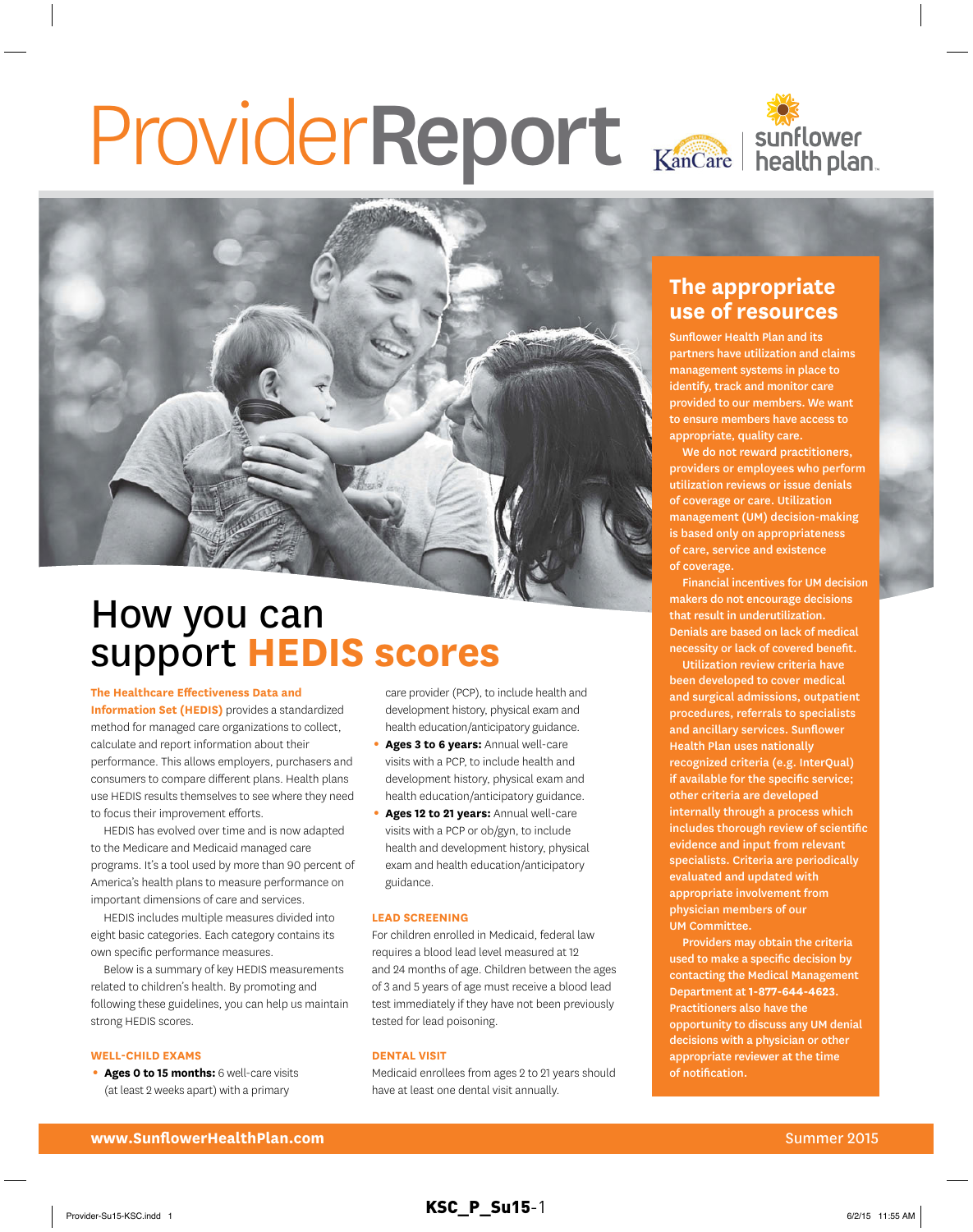

**Medical** 

### **THank You for Your fEEDbaCk**

We recently conducted our annual Provider Satisfaction Survey. If you participated, thank you.

Survey questions covered a range of topics, including provider relations, coordination of care, utilization, finance and overall satisfaction. Your feedback will guide our improvement efforts over the next year.

Specifically, we plan to focus on the following areas for improvement:

- 
- 

alerts? We send bulletins and other provider up is easy. Go to our home page at **[www.SunflowerHealthPlan.com](http://www.SunflowerHealthPlan.com)** and select REQUEST EMAIL ALERTS.

### **Authorization** reminder

To help us process authorization requests accurately and efficiently, please submit sufficient medical information to justify the request. If you have questions or concerns about the type of medical information required, contact our Medical Management Department at **1-877-644-4623**.

# **Double Check Questions Important More Community**  for your patients

**Emergency VIsion**

**If you have patients who** struggle with depression, anxiety, substance abuse or other behavioral health conditions, we have resources to help.

Sunflower Health Plan offers our members access to all covered, medically necessary behavioral health services. You can learn more about our behavioral health services at **[www.cenpatico.com](http://www.cenpatico.com)**. For help identifying a behavioral health provider or for prior authorization for inpatient or outpatient services, call **1-877-644-4623**. **Phone Web Women's**  Web Women's **Web Women's Prescription Behavioral Dental**

### **Follow up after hospitalization**

This HEDIS measure looks at the percentage of members ages 6 and older who were discharged from an inpatient psychiatric setting and attended a qualifying outpatient follow-up appointment with a mental health practitioner within 7 and 30 days of discharge.

Effective discharge planning and ongoing outpatient provider support is essential to support members after an acute care episode. Members that receive prompt follow-up after hospitalization are more likely to engage in outpatient treatment, mitigating avoidable hospitalization and ED usage. To support members post hospitalization, Cenpatico recommends the following best practices:

- **Discharge planning** starts at admission. Cenpatico Utilization Managers and Case Management staff will work with the hospitals to ensure that members have access to outpatient providers within 7 days of their discharge.
- **Case management** offered for all members. Cenpatico Case Management staff will outreach to each member that has discharged from an acute inpatient setting. Hospital staff can help this effort by alerting members we will be calling to offer any assistance or support needed.
- **Access issues**. We encourage our provider network to work closely with us to secure

a follow-up appointment within 7 days of discharge with a Cenpatico provider or practitioner. If there are challenges securing an appointment, please contact the Cenpatico Utilization Management or Case Management staff for assistance.

**Notes**

- **Discharge consultation.** On the day of discharge, it is important for the member to receive discharge plan education. In most cases, these discharge consultations are billable to Cenpatico, using Revenue Code 510/513. These consultations can ensure that members understand their discharge instructions.
- $\bullet$ **Everyone gets a reminder.** Our Case Management staff work hard to make sure that our members have appointments within 7 days. All members discharging from an acute inpatient setting receive reminder calls about their scheduled appointments. Outpatient providers can support this effort by making outreach to members prior to their scheduled follow up appointments. Many times an outreach by the actual servicing provider is more effective than those conducted by the insurance company. If you need help reaching our members, please contact our Case Management Department, at **1-877-264-6550**.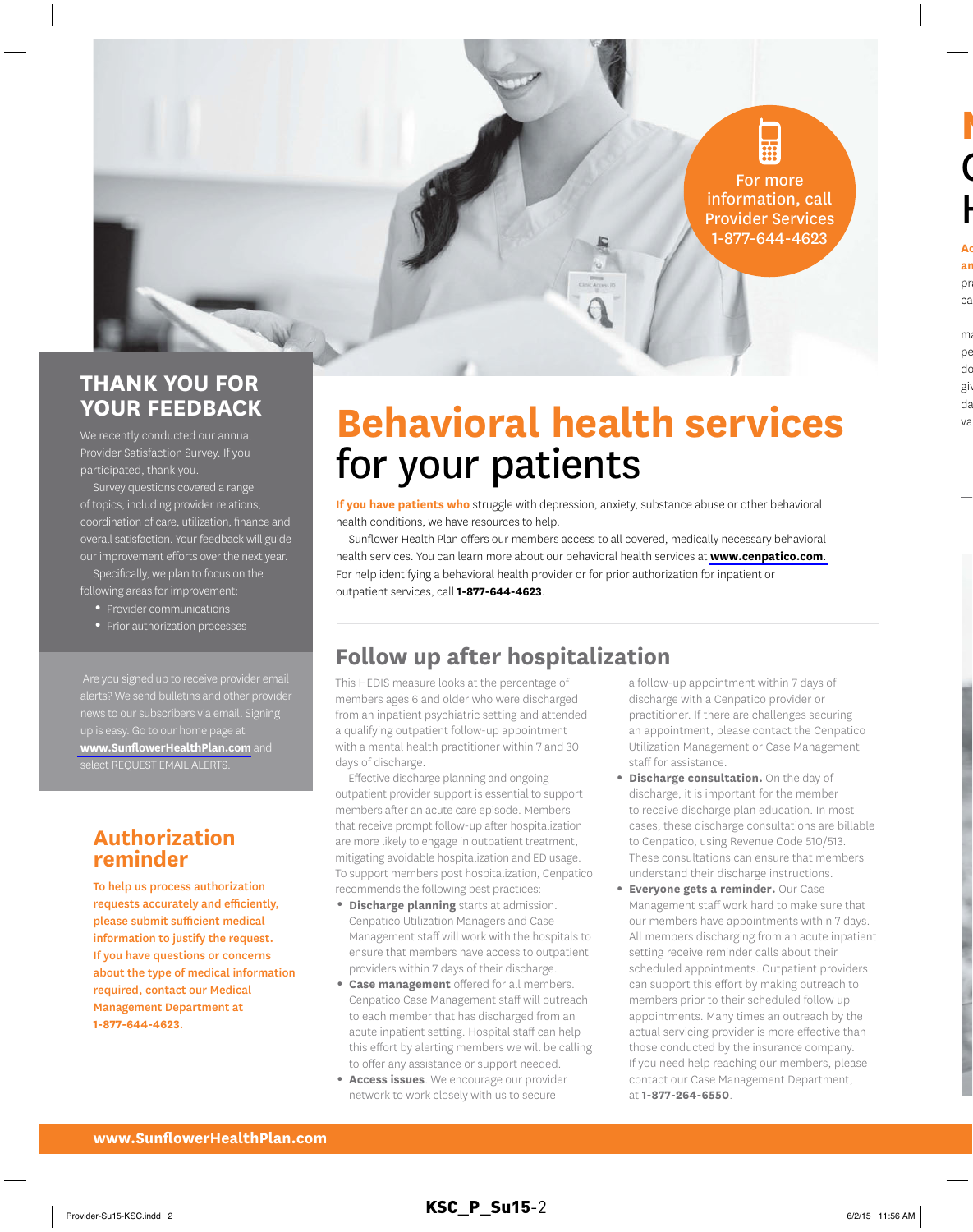# **Make a difference:** Cervical cancer among Hispanic women

**According to the Centers for Disease Control** and Prevention (CDC), Hispanic women in your practice have a higher chance of getting cervical cancer later in life than non-Hispanic women.

The HPV vaccine is an effective way to prevent many cases of cervical cancer, but only 57 percent of adolescent girls are getting the first dose. The CDC recommends medical providers give the HPV vaccine the same way and the same day the Tdap and meningococcal conjugate vaccines are given.

When you discuss the HPV vaccine with

parents, confirm its value in preventing cancer. Parents may consider HPV a sexually transmitted disease and may believe their children don't need the vaccine if they aren't having sex. You can explain that HPV is so common that almost everyone in the U.S. will be infected by it at some point. So even if a child waits many years to have sex or only has one partner, there's a good chance he or she will be exposed.

Read more tips for discussing this important vaccine at **[www.cdc.gov/vaccines/who/teens/](http://www.cdc.gov/vaccines/who/teens/for-hcp-tipsheet-hpv.pdf) [for-hcp-tipsheet-hpv.pdf](http://www.cdc.gov/vaccines/who/teens/for-hcp-tipsheet-hpv.pdf)**.

#### **SunfloWEr STaTS**

Administrative rate of HPV vaccine for adolescents (HPV15) = 16.62



### **Medical record** maintenance

Consistent and complete documentation in medical records is an essential part practitioners keep uniform and organized demographics and medical information regarding services rendered.

Medical records must be maintained in an organized system in compliance intent with these standards is to help practitioners maintain complete medical records for all members, consistent with contract requirements.

A complete medical record must be maintained on each member for whom the practitioner has rendered healthcare services. These records must be protected from public access and any HIPAA guidelines.

Upon request, all participating practitioner medical records must be available for utilization review and QI studies—including HEDIS—as well as regulatory agency requests and member relations inquiries, as stated in the

Additionally, practitioners must provide a copy of a member's medical record upon reasonable request by the

For a list of the minimum required standards for practitioner medical record-keeping practices, visit: **[www.sunflowerhealthplan.com/for](https://www.sunflowerhealthplan.com/providers/quality-improvement/medical-records.html)[providers/qi-program/medical-records/](https://www.sunflowerhealthplan.com/providers/quality-improvement/medical-records.html)**